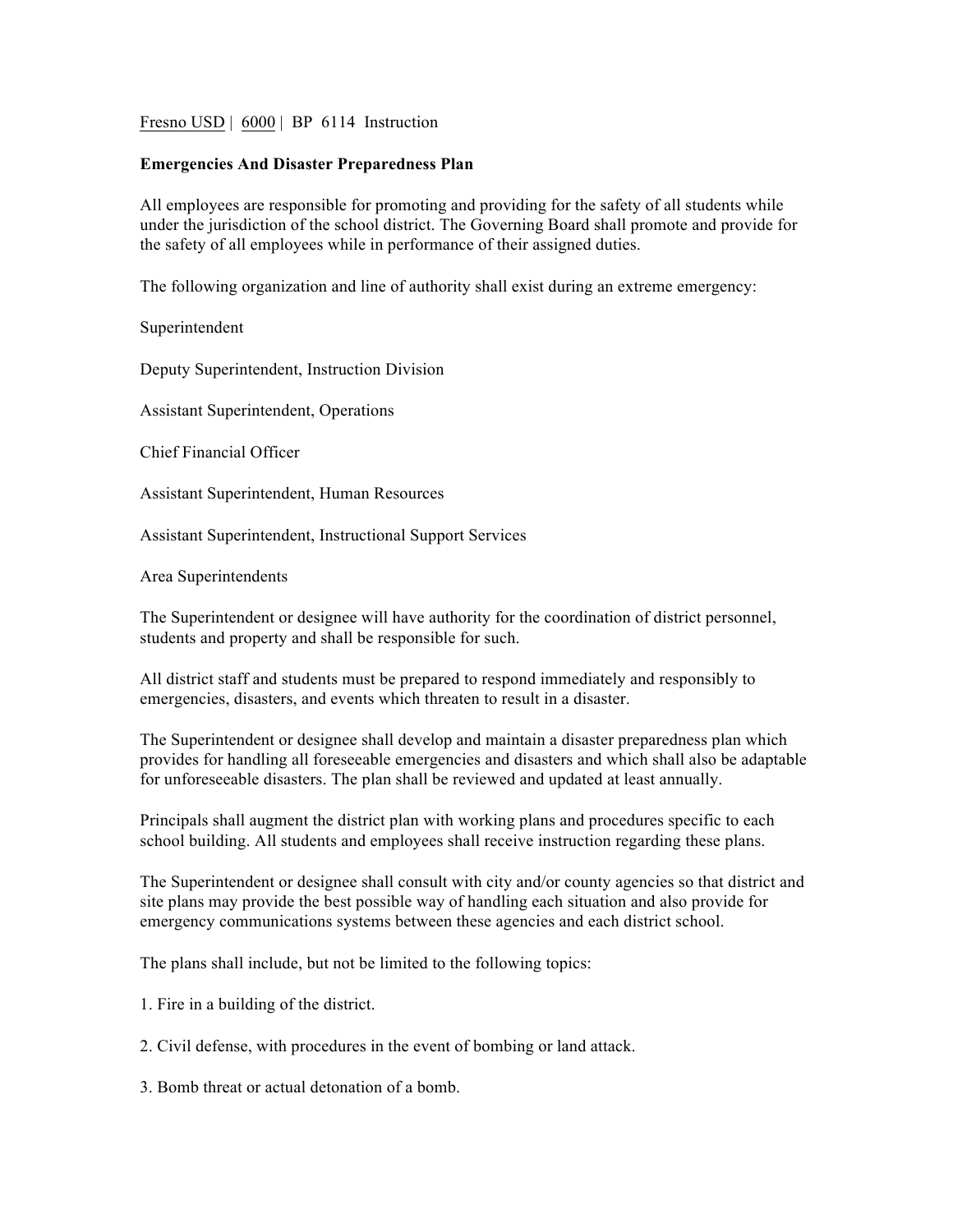4. Natural disasters, i.e., floods, heavy snows, blizzards, torrential rains, earthquakes, tornados.

5. Man-made disasters, i.e., smog, riots, airplane crashes, chemical accidents and weapon assault incidents.

6. Attack or disturbance by criminal or insane individuals or groups.

(cf. 3514 - Safety)

(cf. 3515 - Security)

(cf. 5131.4 - Campus Disturbances)

(cf. 5142 - Student Safety)

The Superintendent or designee shall provide a plan which allows bus seating capacity limits to be exceeded when a disaster or hazard requires students to be moved immediately to ensure their safety. (Education Code 38051)

The Governing Board shall grant the use of school buildings, grounds and equipment to public agencies, including the American Red Cross, for mass care and welfare shelters during disasters or other emergencies affecting the public health and welfare. The Board shall cooperate with such agencies in furnishing and maintaining whatever services it deems necessary to meet the community's needs. (Education Code 38132)

Disaster simulation exercises shall be held annually at each elementary school site and semiannually at each secondary school site and shall demonstrate how safety procedures may be applied to various types of emergencies.

The Board encourages all employees to become proficient in first aid and cardiopulmonary resuscitation. Each principal shall ascertain that at least one staff member at each school holds a valid certificate in these areas. The Superintendent or designee shall provide for CPR inservice training to be offered at least once a year for district staff.

(cf. - FTA Negotiated Agreements)

Legal Reference:

EDUCATION CODE

32000-32004 Uniform fire signals (with requirement that every school building with capacity of 50 or more students be provided with a fire warning system)

32040 Duty to equip school with first aid kit

32200 Liability of employees for civil damage for injury during fire or other drill (shall not be held personally liable unless negligence or willful act of employee is proven)

35295-35297 Earthquake emergency procedures